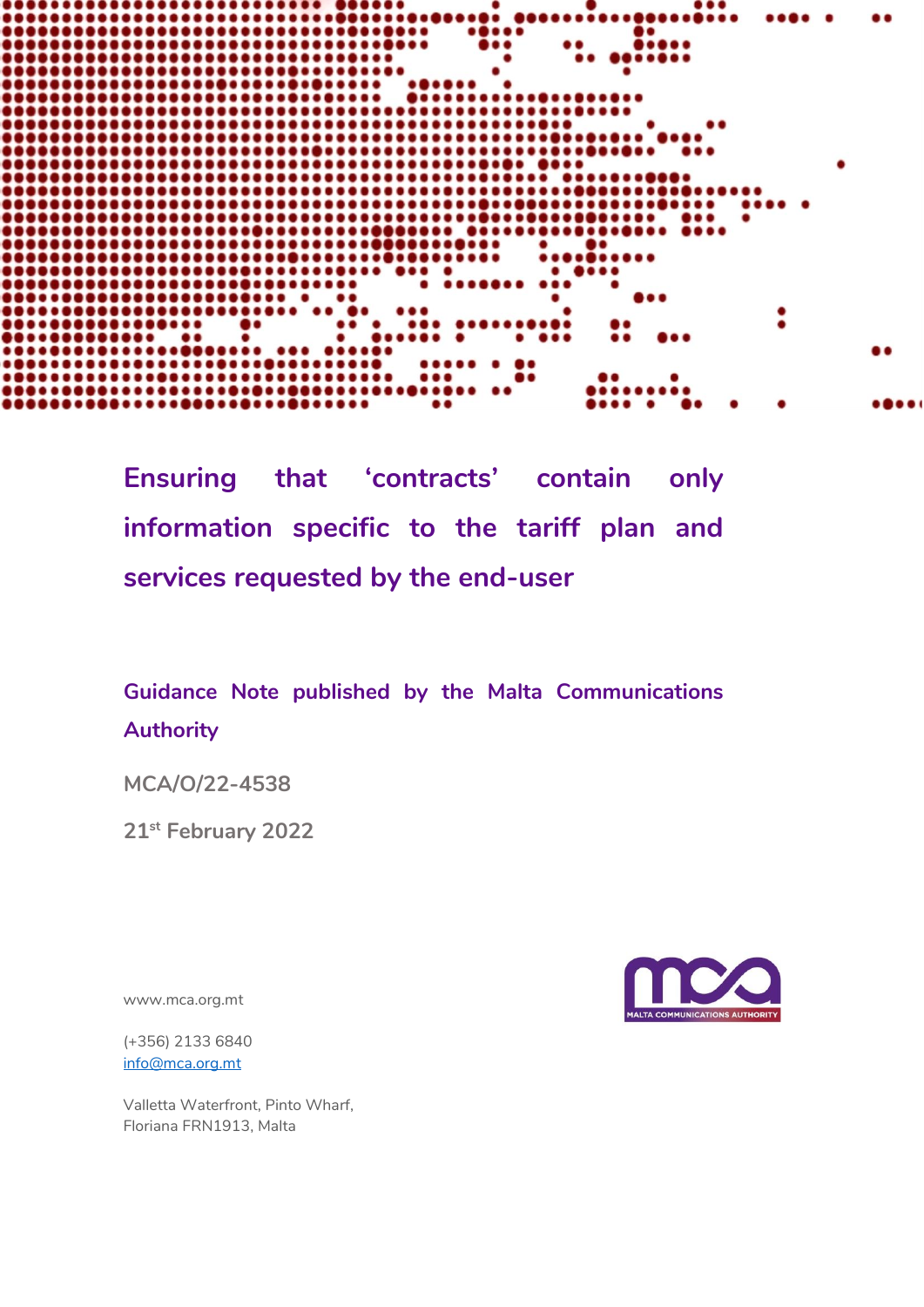#### ............  $\bullet\bullet\bullet\bullet$  $\bullet$

## **Contents**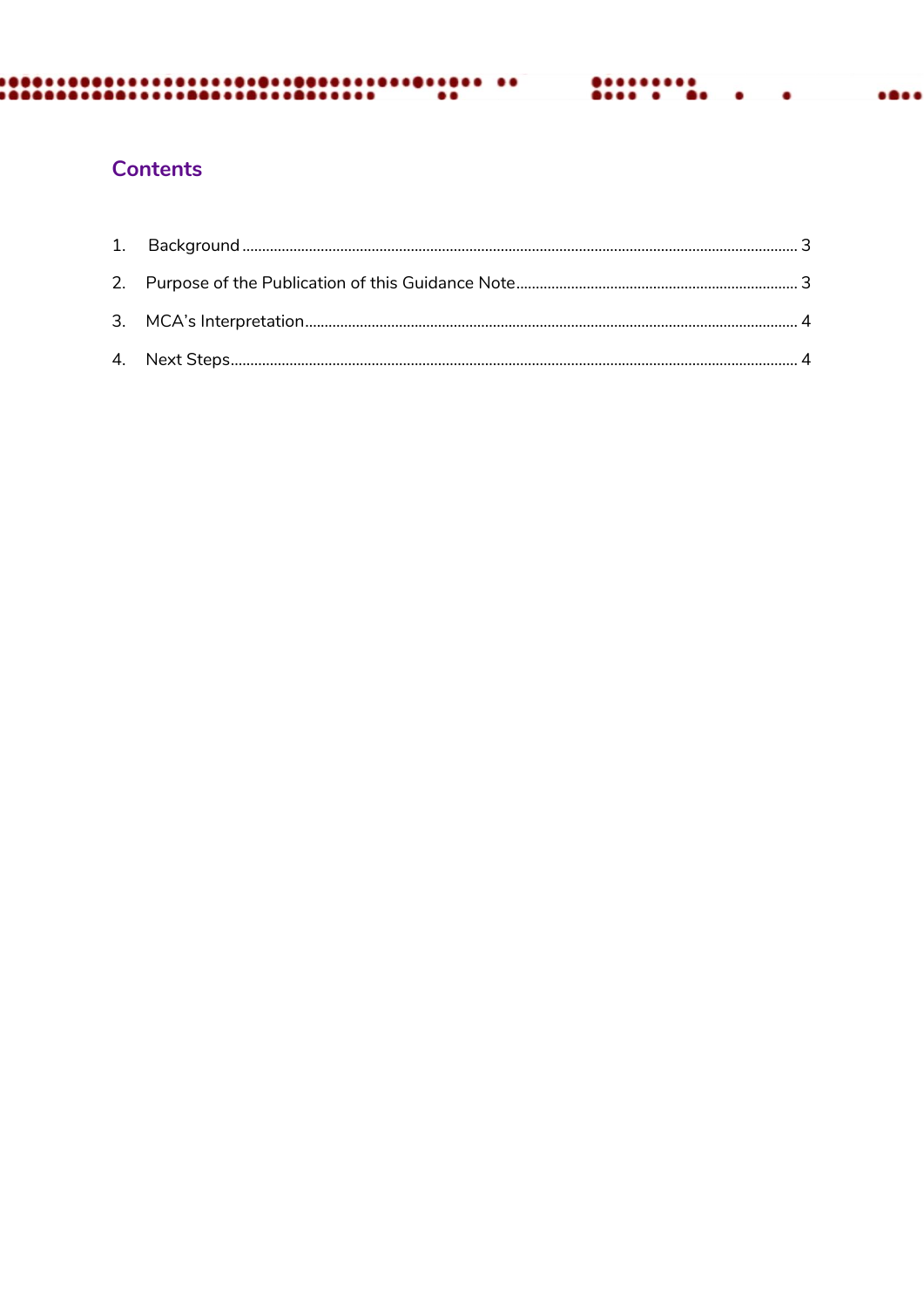#### <span id="page-2-0"></span>**1. Background**

Regulation 87(1) of the **Electronic Communications Networks and Services (General)** [Regulations](https://legislation.mt/eli/sl/399.48/20211001/eng)<sup>1</sup> (hereafter the 'ECNSR'), requires that before consumers are bound by a contract, providers of publicly available electronic communications services (hereafter 'ECS'), excluding transmission services used for the provision of machine to machine (hereafter 'M2M') services, provide consumers with a set of 'pre-contractual information' which includes the information referred to in regulations 4 and 5 of the [Consumer Rights Regulations](https://mccaa.org.mt/media/2708/37817__consumer_rights_regulations.pdf)<sup>2</sup> and the information listed in the Eighth Schedule titled 'Information Requirements for Contracts' of the 'ECNSR'. Besides the 'pre-contractual information', providers must provide consumers with a concise and easily readable 'contract summary' in accordance with the European Commission Implementing Regulation (EU) 2019/2243 establishing a template for the contract summary (hereafter, 'CIR').

Regulation 87(5) of the 'ECNSR', further provides that the 'pre-contractual information' and the 'contract summary' provided to consumers as indicated above shall become an integral part of the 'contract' and cannot be altered unless the contracting parties expressly agree otherwise. The above requirement applies to the sale of all types of publicly available ECS (with the exception of transmission services used for the provision of M2M services), including therefore post-paid, pre-paid, hybrid and add-on services alike. In accordance with regulation 87(9) of the ECNSR, the above also applies to end-users that are micro-enterprises, small enterprises, or not-for-profit organisations unless such end-users have explicitly agreed to waive all or part of those provisions.

#### <span id="page-2-1"></span>**2. Purpose of the Publication of this Guidance Note**

During the past months, the Malta Communications Authority (hereafter the 'MCA' and/or the 'Authority') conducted a review of the 'pre-contractual information' and of the 'contract summaries' provided to end-users by various local providers to ensure that the above requirements are being appropriately implemented. During this review, the MCA came across practices which *prima facie* may be in breach of the requirements mentioned above.

These related mainly to instances in which the 'pre-contractual information' as well as the 'contract summaries' provided by some publicly available ECS providers contained details of more than one possible tariff plan or more than one tariff plan option. By way of example, the MCA came across instances in which a 'pre-contractual information' document and/or a 'contract summary' document included the details of more than one possible recurring periodic fee; or different possible download / upload speeds (in the case of an internet access service); or different possible contract durations. The MCA considers that besides misleading end-users, such practices do not comply with requirements emanating from Regulation 87 of the ECNSR.

-

 $1$  Subsidiary Legislation 399.48 of the Laws of Malta.

<sup>&</sup>lt;sup>2</sup> Subsidiary Legislation 378.17 of the Laws of Malta. These regulations are enforced by the Director General (Consumer Affairs) within the Malta Competition and Consumer Affairs Authority ('MCCAA').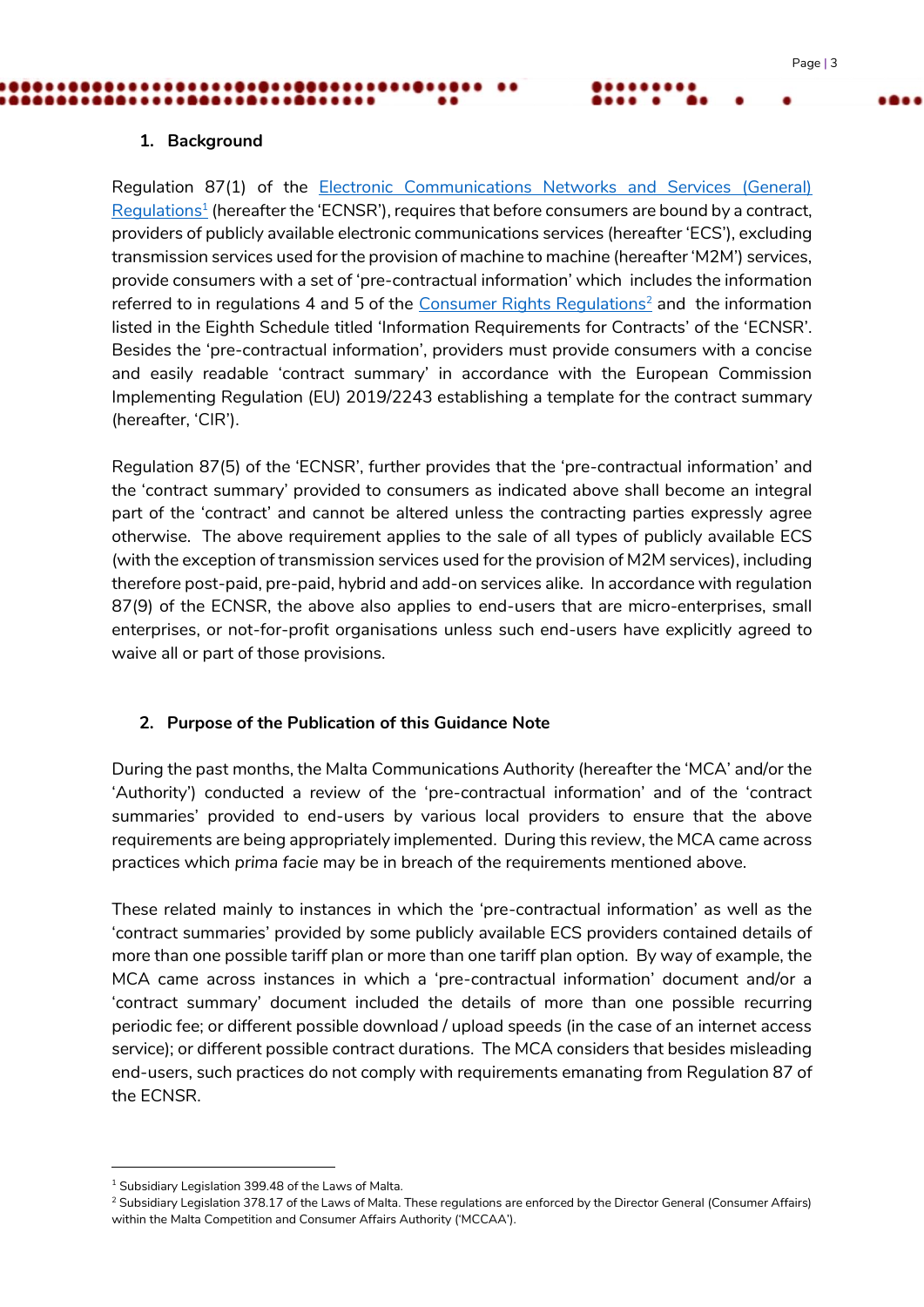### <span id="page-3-0"></span>**3. MCA's Interpretation**

Two of the main objectives<sup>3</sup> which Regulation 87 of the ECNSR transposing Article 102 of the European Electronic Communications Code (hereafter the 'EECC') seeks to achieve, are to provide end-users with: a) information which is transparent and b) legal certainty.

To this effect, Regulation 87 of the ECNSR, mandates a number of requirements to be adhered to by publicly available ECS (excluding transmission services used for the provision of M2M services). Amongst others, it requires that providers provide:

- the 'pre-contractual information' to end-users in a clear and comprehensible manner (refer to Regulation 87(2) of the ECNSR); and
- the 'contract summary' to end-users in a concise and easily readable manner. It also provides that the 'contract summary' identifies the main elements of the 'precontractual information' [refer to Regulation 87(2) of the ECNSR].

In order to be able to adhere to the above requirements, the 'pre-contractual information' documents and/or the 'contract summary' documents should only include information which is pertinent to the tariff plan being requested by the end-user. Similarly, providers must ensure that in the case of tariff plans which provide end-users the flexibility to design their own plan by selecting their preferences from a list of options, any 'pre-contractual information' documents and/or 'contract summary' documents must only contain information which is pertinent to the tariff plan option being requested by the end-user.

In addition to the above requirements, the MCA notes that Regulation 87(5) of the ECNSR requires that the 'pre-contractual information' as well as the 'contract summary' provided to end-users *'shall become an integral part of the contract and shall not be altered unless the contracting parties expressly agree otherwise' (emphasis added by the MCA).* This means that the 'pre-contractual information' documents and/or the 'contract summary' documents cannot contain information about different options (such as different pricing and different contract duration options) since not all of these options will become part of the contract.

Prior to publishing this Guidance Note, the MCA sought the opinion of the European Commission (hereafter the 'EC') who in turn confirmed the MCA's interpretation of the relevant provisions contained in the 'EECC'.

#### <span id="page-3-1"></span>**4. Next Steps**

-

By means of this publication, the MCA is providing industry players the opportunity to review the information in the 'pre-contractual information' documents and in the 'contract summary' documents, to ensure adherence to the above referred requirements.

<sup>&</sup>lt;sup>3</sup> The objective of Article 102 of the EECC is explained in Recital 258 of the European Electronic Communications Code and which states that 'contracts are an important tool for end- users to ensure transparency of information and legal certainty'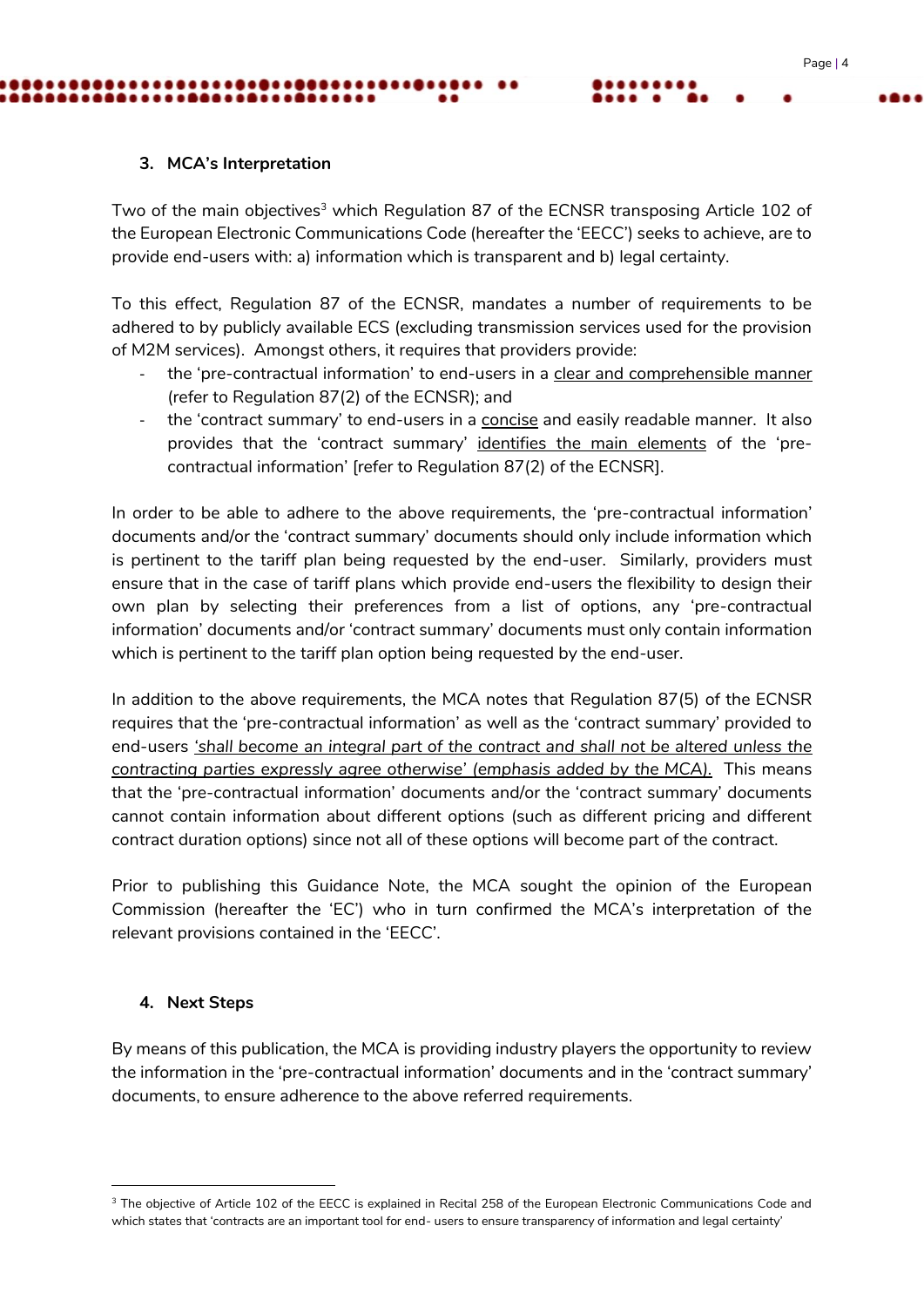#### ............  $\cdots$  $\bullet$

In accordance with its role to enforce the laws that it administers, the MCA will conduct further reviews of the 'pre-contractual information' documents and/or the 'contract summary' documents provided by providers to end-users to ensure that these fully comply with Regulation 87 of the ECNSR and with the CIR.

The MCA remains available to assist and provide guidance to all industry players on the correct application of these rules as the need may arise.